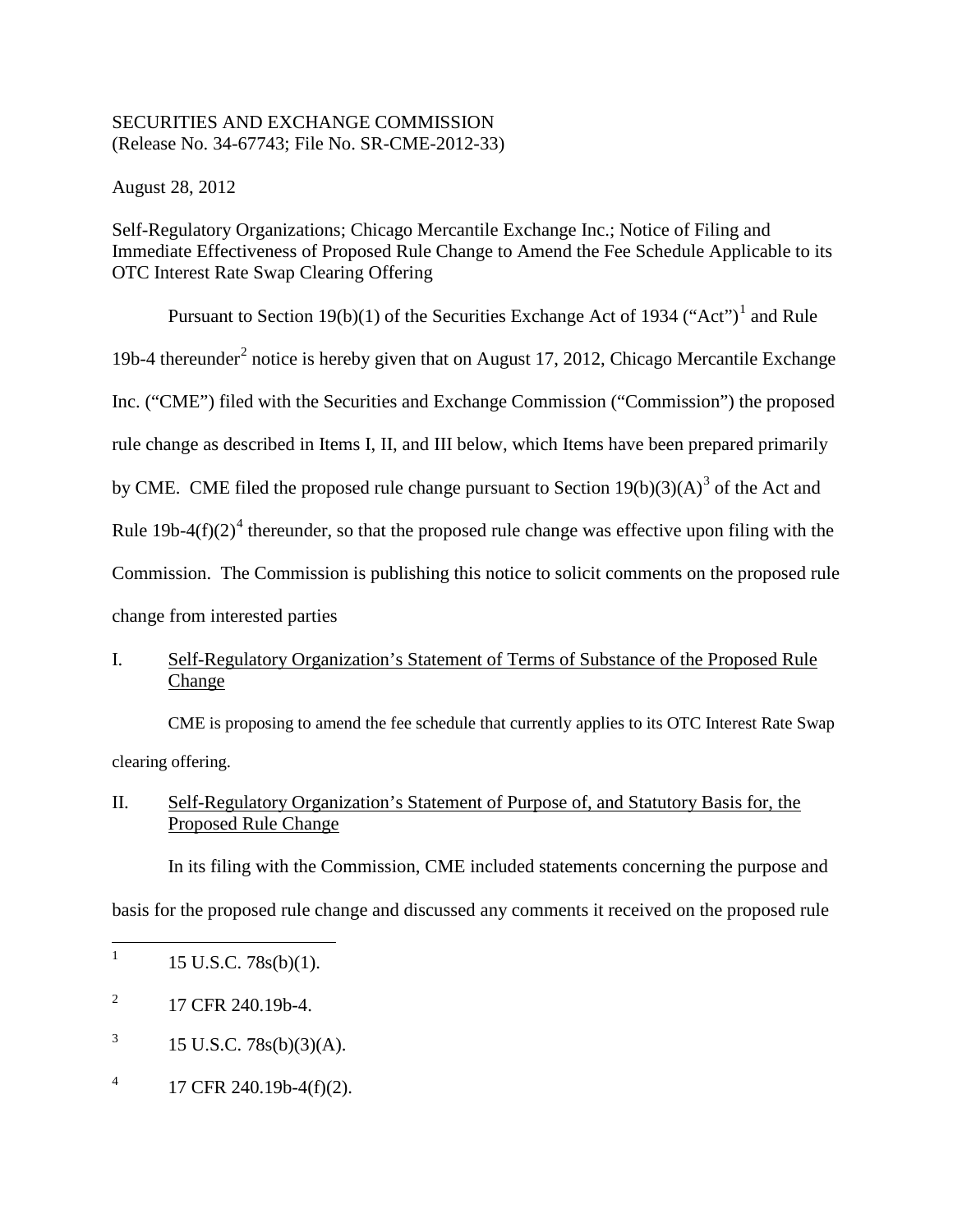change. The text of these statements may be examined at the places specified in Item IV below. CME has prepared summaries, set forth in sections A, B, and C below, of the most significant aspects of such statements.

## A. Self-Regulatory Organization's Statement of Purpose of, and Statutory Basis for, the Proposed Rule Change

CME currently offers clearing for certain OTC Interest Rate Swap products. This filing proposes to amend the current fee schedule that applies to CME's OTC Interest Rate Swap ("IRS") clearing offering. Specifically, CME will be adding; (i) an optional alternative fee schedule, (ii) progressive fee tiers for the standard fee schedule, and (iii) fee waivers for CME OTC IRS clearing member's back-loaded trades.

Under the new optional alternative fee schedule, house or customer accounts will be able to elect to be subject to an alternate transaction fee schedule for OTC IRS that includes certain per ticket transaction fee and certain monthly charges measured in basis points annualized on the client's initial margin requirement. Election of the alternative transaction fee schedule requires notice to CME which must be given (i) during the firm's onboarding process, or (ii) at least fifteen (15) days prior to a calendar quarter that the firm elects to receive the alternative fee schedule.

The second feature of the proposed changes relates to new progressive fee tiers. Under these changes, each calendar quarter, firms may qualify to receive a fixed discount applicable to base OTC IRS fees for the following calendar quarter on the basis of the USD equivalent base fees incurred during the current quarter. The discount applicable to the following calendar quarter will be calculated on a weighted average basis using the USD equivalent base fees for the current calendar quarter and certain discount percentages. Additionally, from September 1, 2012 to December 31, 2013, the proposed changes would provide for a one-time rebate on current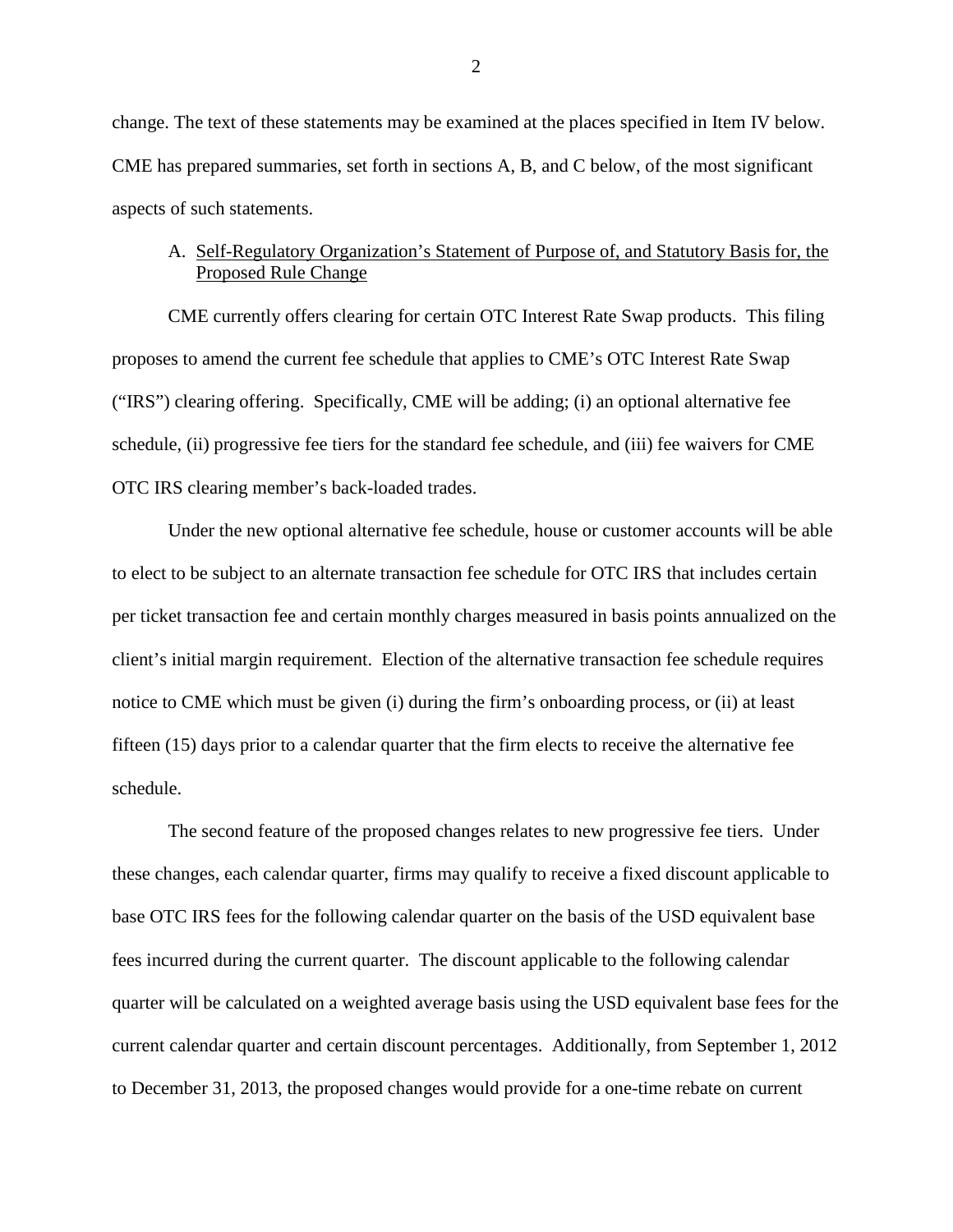calendar quarter activity during the first calendar quarter that its weighted average discount is equal to or greater than 15%.

Finally, for IRS Clearing Members, the proposed rule changes would provide for certain fee waivers for back-loaded trades. A backloaded trade is a trade accepted for clearing where the effective date for the trade is prior to the date the trade was accepted for clearing. The proposed changes are related to fees and therefore will become effective immediately. However, the proposed fee changes will become operative as of September 1, 2012. CME has also certified the proposed rule changes that are the subject of this filing to the Commodity Futures Trading Commission ("CFTC"), in CFTC Submission 12-254.

The proposed CME rule amendments establish or change a member due, fee or other charge imposed by CME under Section 19(b)(3)(A)(ii)<sup>[5](#page-2-0)</sup> of the Act and Rule 19b-4(f)(2)<sup>[6](#page-2-1)</sup> thereunder. CME believes that the proposed rule change is consistent with the requirements of the Act and the rules and regulations thereunder and, in particular, to Section  $17A(b)(3)(D)$  $17A(b)(3)(D)$  $17A(b)(3)(D)$ ,<sup>7</sup> in that it provides for the equitable allocation of reasonable dues, fees and other charges among participants. The proposed changes apply to all IRS Clearing Members or customers, as applicable. The modifications should encourage firms to submit additional volume into the system which should help ensure readiness and also help build open interest ahead of a regulatory mandate. CME notes that it operates in a highly competitive market in which market participants can readily direct business to competing venues.

B. Self-Regulatory Organization's Statement on Burden on Competition

3

<span id="page-2-0"></span> $^{5}$  15 U.S.C. 78s(b)(3)(A)(ii).

<span id="page-2-1"></span> $^{6}$  17 CFR 240.19b-4(f)(2).

<span id="page-2-2"></span> $7 \qquad 15 \text{ U.S.C. } 78q-1(b)(3)(D).$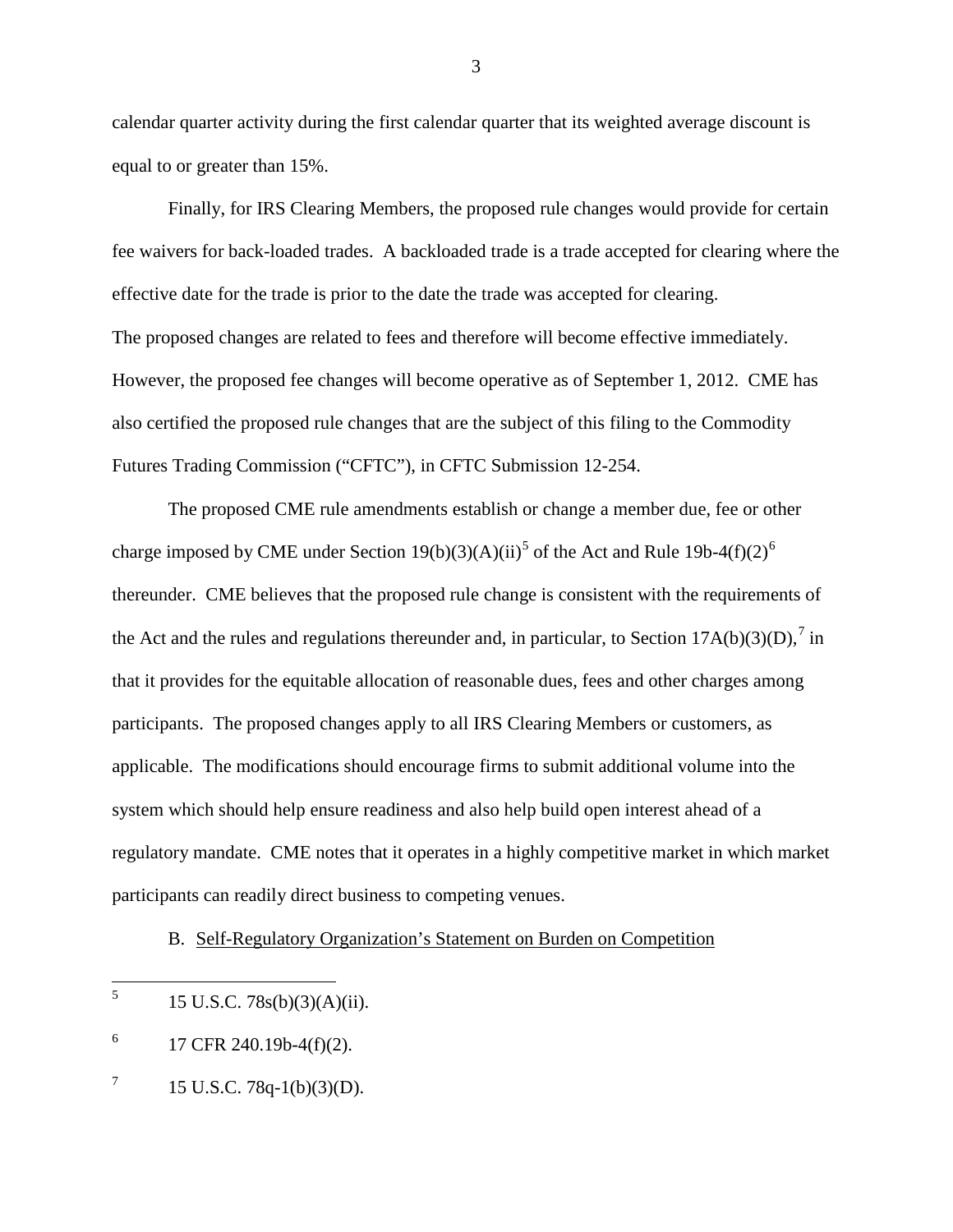CME does not believe that the proposed rule change will have any impact, or impose any burden, on competition.

# C. Self-Regulatory Organization's Statement on Comments on the Proposed Rule Change Received from Members, Participants, or Others

CME has not solicited, and does not intend to solicit, comments regarding this proposed rule change. CME has not received any unsolicited written comments from interested parties.

# III. Date of Effectiveness of the Proposed Rule Change and Timing for Commission Action

The foregoing rule change was filed pursuant to Section  $19(b)(3)(A)^8$  $19(b)(3)(A)^8$  of the Act and Rule 1[9](#page-3-1)b-4(f)(2)<sup>9</sup> thereunder and thus became effective upon filing because it effects a change in a due, fee, or other charge applicable only to a member. At any time within sixty days of the filing of such rule change, the Commission summarily may temporarily suspend such rule change if it appears to the Commission that such action is necessary or appropriate in the public interest, for the protection of investors, or otherwise in furtherance of the purposes of the Act.

## IV. Solicitation of Comments

Interested persons are invited to submit written data, views and arguments concerning the foregoing, including whether the proposed rule change is consistent with the Act. Comments may be submitted by any of the following methods:

## Electronic comments

• Use the Commission's Internet comment form

[\(http://www.sec.gov/rules/sro.shtml\)](http://www.sec.gov/rules/sro.shtml); or

<span id="page-3-0"></span> $8 \t15$  U.S.C. 78s(b)(3)(A).

<span id="page-3-1"></span> $^{9}$  17 CFR 240.19b-4(f)(2).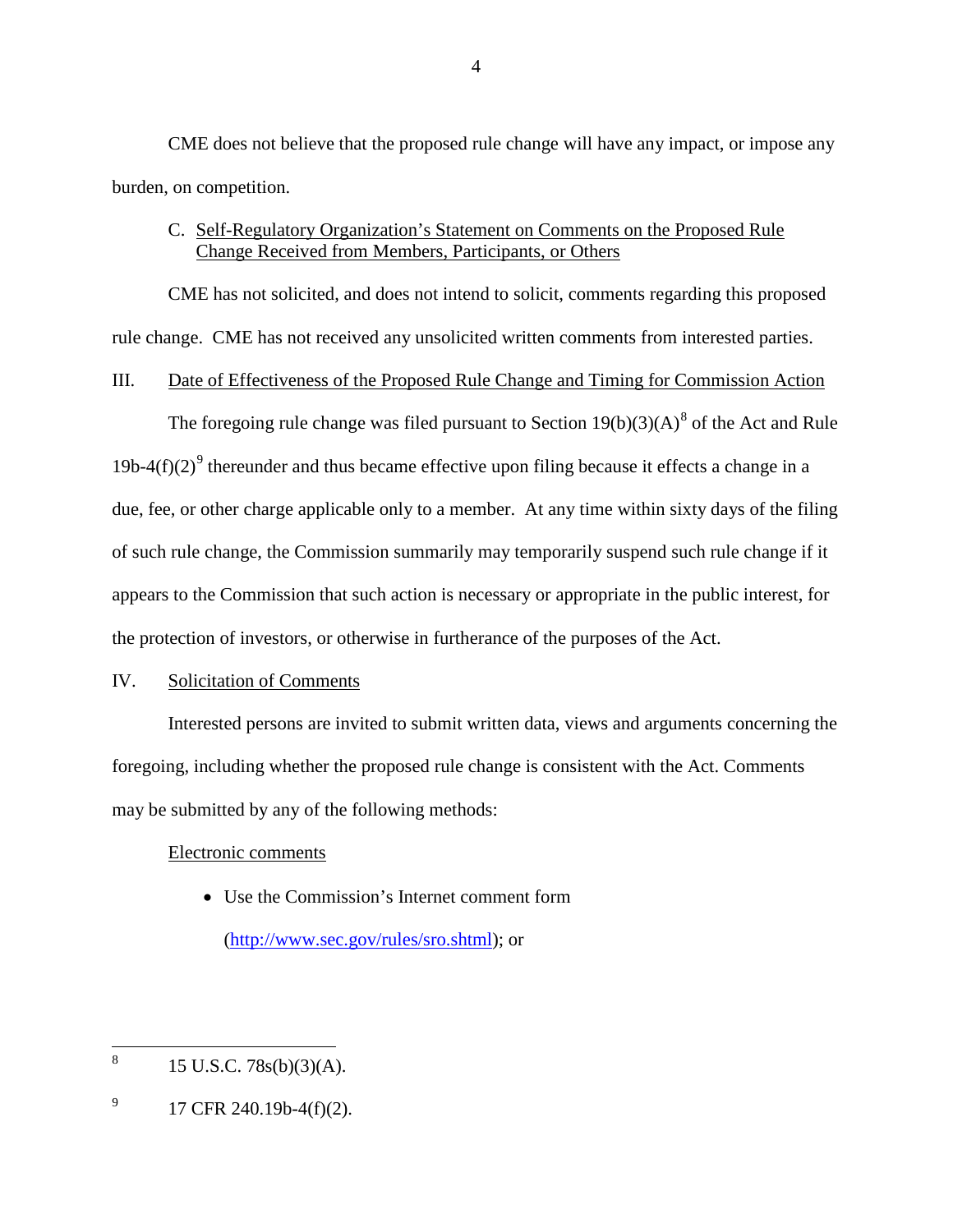• Send an e-mail to <u>rule-comments@sec.gov</u>. Please include File No. SR-CME-2012-33 on the subject line.

#### Paper comments

• Send in triplicate to Elizabeth M. Murphy, Secretary, Securities and Exchange Commission, 100 F Street, NE, Washington, D.C., 20549-1090.

All submissions should refer to File Number SR-CME-2012-33. This file number should be included on the subject line if e-mail is used. To help the Commission process and review your comments more efficiently, please use only one method. The Commission will post all comments on the Commission's Internet website (http://www.sec.gov/rules/sro.shtml). Copies of the submission, all subsequent amendments, all written statements with respect to the proposed rule change that are filed with the Commission, and all written communications relating to the proposed rule change between the Commission and any person, other than those that may be withheld from the public in accordance with the provisions of 5 U.S.C. 552, will be available for website viewing and printing in the Commission's Public Reference Room, 100 F Street, NE, Washington, DC 20549 on official business days between the hours of 10:00 a.m. and 3:00 p.m. Copies of such filings will also be available for inspection and copying at the principal office of CME and on CME's website at http://www.cmegroup.com/market-regulation/files/SEC\_19B-4\_12-33.pdf.